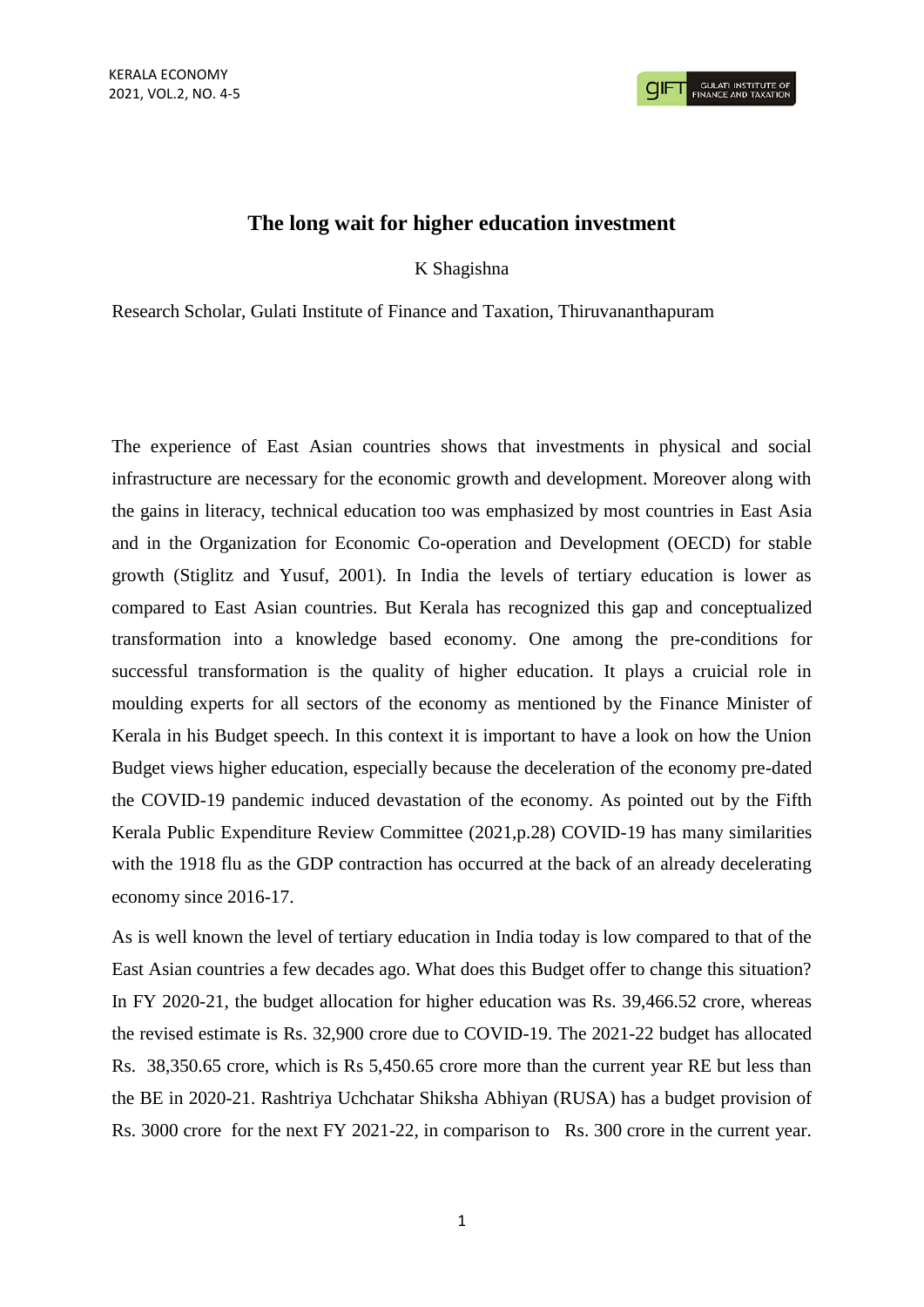KERALA ECONOMY

Some new initiatives like opening of Bhartiya Bhasa University & Institute of Translation, Academic Bank of Credit, PM e-Vidya, Multidisciplinary Education and Research Improvement in Technical Education (MERITE) shall be implemented in line with the recent National Education Policy (NEP) recommendations. At present a token provision has been made in the BE of FY 2021-22 for all the above initiatives. Allocation for the National Apprenticeship Training Scheme (NATS), has been increased from Rs. 175 crore to Rs. 500 crore in next FY 2021-22 for providing post-education apprenticeship, training of graduates and diploma holders in Engineering.

An outlay of Rs. 50,000 crore over next five years for National Research Foundation (NRF) will give a major boost to Innovation and Research &Development. The allocation for the World Class Institutions has gone up from Rs 1,101crore in 2020-21RE to Rs 1,710 crore in 2021-22 BE which is 50 per cent more than that of the previous year. To promote enhanced academic collaboration with foreign higher educational institutions, it is proposed to put in place a regulatory mechanism to permit dual degrees, joint degrees, twinning arrangements and other such mechanisms.

| Ministry/Department                                                            | Actual<br>2019-20 | $2020 - 21$<br>BE | $2020 - 21$<br><b>RE</b> | 2021-22<br><b>BE</b> |
|--------------------------------------------------------------------------------|-------------------|-------------------|--------------------------|----------------------|
| Ministry of Education,<br>Department of Higher                                 | 36916.37          | 39466.5           | 32900                    | 38350.7              |
| Education                                                                      |                   |                   |                          |                      |
| Ministry of Electronics and<br><b>Information Technology</b>                   | 5651.97           | 6899.03           | 5550                     | 9720.66              |
| Ministry of Science and<br>Technology, Department of<br>Science and Technology | 5407.03           | 6301.53           | 5000                     | 6067.39              |
| Ministry of Science and<br>Technology, Department of<br>Biotechnology          | 2358.77           | 2786.76           | 2300                     | 3502.37              |

**Table 1:** Allocation for the Major Departments (Rs in Cr)

Source: Union Budget, 2021

Putting together the allocations under various heads, the message is that there is no large hike in the Budget for Higher Education. As is evident from Table 1, the allocations for Department of Higher Education and Department of Science and Technology are lower compared to the previous year's allocation. Only Electronics and Information Technology and